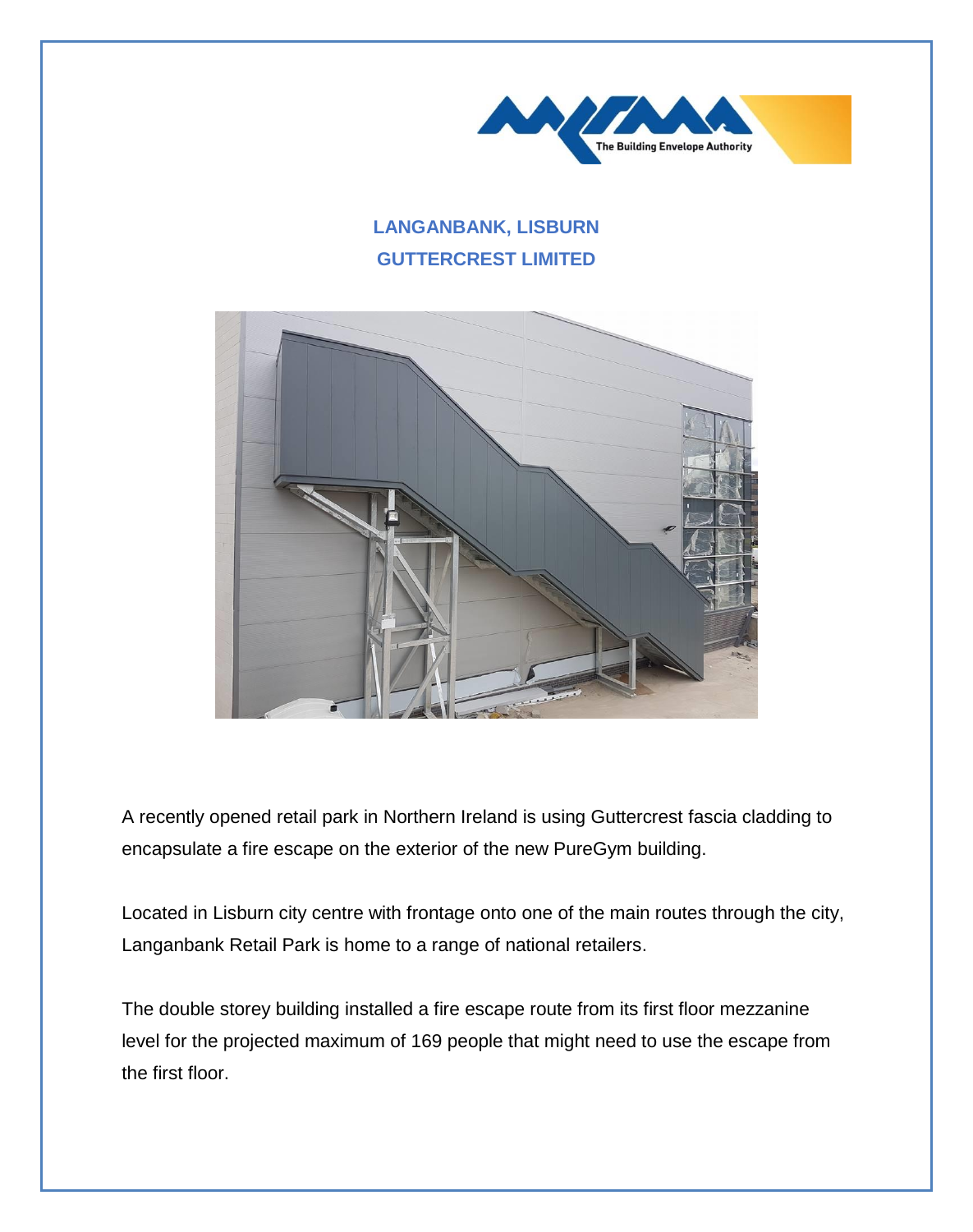

Guttercrest worked with installers GutterTec, to provide cladding which would house the steel-framed fire escape. Roof and vertical cladding were bespoke-pressed single skin to be fitted with hidden fixings and with minimal framework to keep the structure as lightweight and economical as possible.



Guttercrest's arrowhead fascia uses secret fixed planks that can be run vertically or horizontally giving a seamless appearance. The panels are a highly adaptable form of aluminium cladding and can be manufactured to virtually any profile, shape and size and are available in polyester powder coating in any RAL or BS colour.